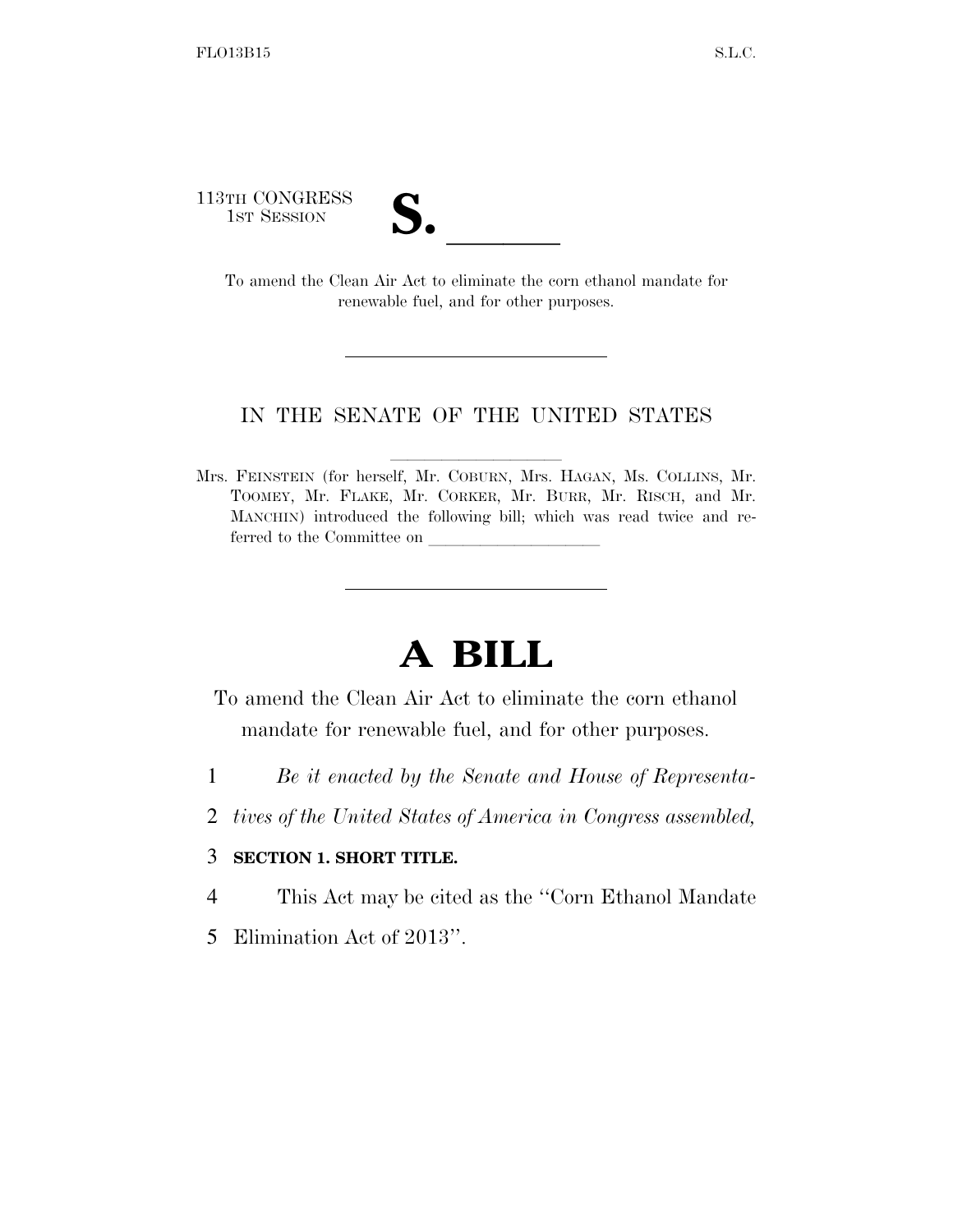| 1              | SEC. 2. ELIMINATION OF CORN ETHANOL MANDATE FOR               |
|----------------|---------------------------------------------------------------|
| $\overline{2}$ | RENEWABLE FUEL.                                               |
| 3              | (a) REMOVAL OF TABLE.—Section $211(0)(2)(B)(i)$ of            |
| 4              | the Clean Air Act (42 U.S.C. $7545(0)(2)(B)(i)$ ) is amend-   |
| 5              | ed by striking subclause (I).                                 |
| 6              | CONFORMING AMENDMENTS.-Section<br>(b)                         |
| 7              | $211(0)(2)(B)$ of the Clean Air Act $(42 \text{ U.S.C.})$     |
| 8              | $7545(o)(2)(B)$ is amended—                                   |
| 9              | $(1)$ in clause $(i)$ —                                       |
| 10             | (A) by redesignating subclauses<br>(II)                       |
| 11             | through $(IV)$ as subclauses $(I)$ through $(III)$ ,          |
| 12             | respectively;                                                 |
| 13             | (B) in subclause (I) (as so redesignated),                    |
| 14             | by striking "of the volume of renewable fuel re-              |
| 15             | quired under subclause $(I)$ ,"; and                          |
| 16             | $(C)$ in subclauses $(II)$ and $(III)$ (as so re-             |
| 17             | designated), by striking "subclause (II)" each                |
| 18             | place it appears and inserting "subclause $(I)$ ";            |
| 19             | and                                                           |
| 20             | (2) in clause (v), by striking "clause $(i)(IV)$ "            |
| 21             | and inserting "clause $(i)(III)$ ".                           |
| 22             | (c) ADMINISTRATION.—Nothing in this section or the            |
| 23             | amendments made by this section affects the volumes of        |
| 24             | advanced biofuel, cellulosic biofuel, or biomass-based diesel |
| 25             | that are required under section $211(0)$ of the Clean Air     |
| 26             | Act $(42 \text{ U.S.C. } 7545(0))$ .                          |